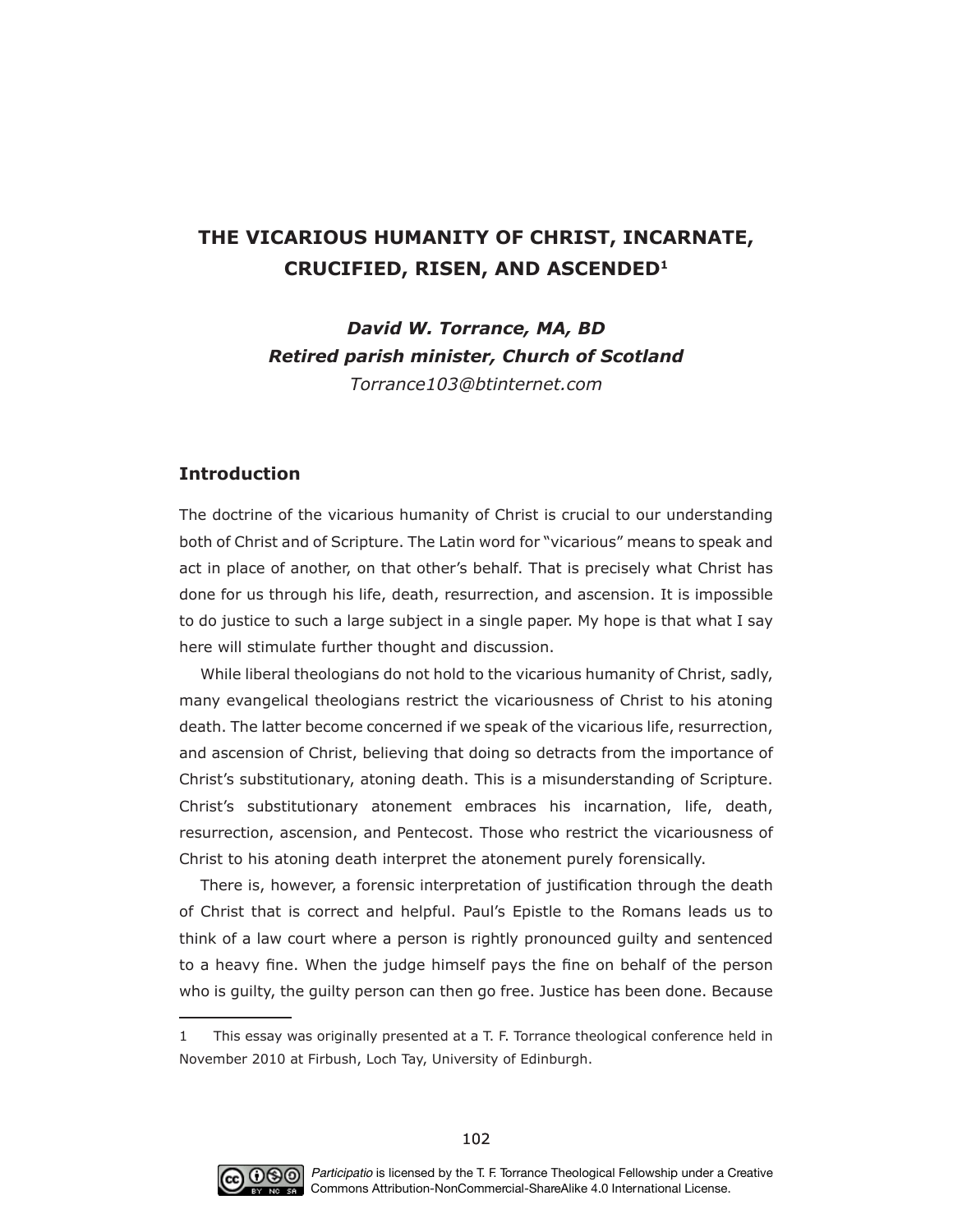Christ has died for us, we are legally before God able to go forth free of the consequences of our sin. God reckons us righteous in Christ. We have been justified by the grace of God through faith.

But if we restrict the vicariousness of Christ to his atoning death, if we hold only to a forensic interpretation of the atonement, and if we fail to recognize the all-embracing nature of the vicarious humanity of Christ and fail to stress union with Christ (which enables us to share in the fruits of his salvation), we are being unbiblical. It is worth pondering why this is so.

First, by restricting Christ's vicariousness to his death, we separate the death of Christ from the rest of his ministry, and we thus fail to recognize the full signifcance of Christ's ministry and the importance of the humanity of Christ for our salvation. We also separate the death of Christ from his resurrection, and that undermines the full meaning of his resurrection and its importance for our salvation.

Second, when we lay the emphasis on Christ's work and what he accomplished, rather than on his person, we almost inevitably become more interested in the blessings of the gospel than in Christ himself. Quite subtly we separate the blessings of Christ from Christ, and the work of Christ from his person — and can even regard the "incarnation" as just one optional way among others of accounting for the experience of salvation.2 This is true of theologians like Rudolf Bultmann, as it is true of many liberal theologians. But I believe it is also true of evangelicals who reject the vicarious humanity of Christ and seek to interpret Christ's atonement as an objective event apart from us and apart from our union with Christ.

Third, the restricting of forgiveness and salvation to what Christ has done on the cross throws us back on ourselves. As my brother James used to say, a doctor diagnoses our illness or disease, gives us a prescription, and leaves us in the anticipation that, as we take the prescription, we will be healed. However, God does not act like that. The atonement is not God's prescription, which we are given and asked to accept, even with God's help, in order that we might be saved and inherit the kingdom. God, having acted in Christ, does not throw us

<sup>2</sup> James B. Torrance, "Christ in our Place," in Thomas F. Torrance, James B. Torrance, and David W. Torrance, *A Passion for Christ: The Vision that Ignites Ministry* (Eugene, OR: Wipf and Stock, 2010), 41.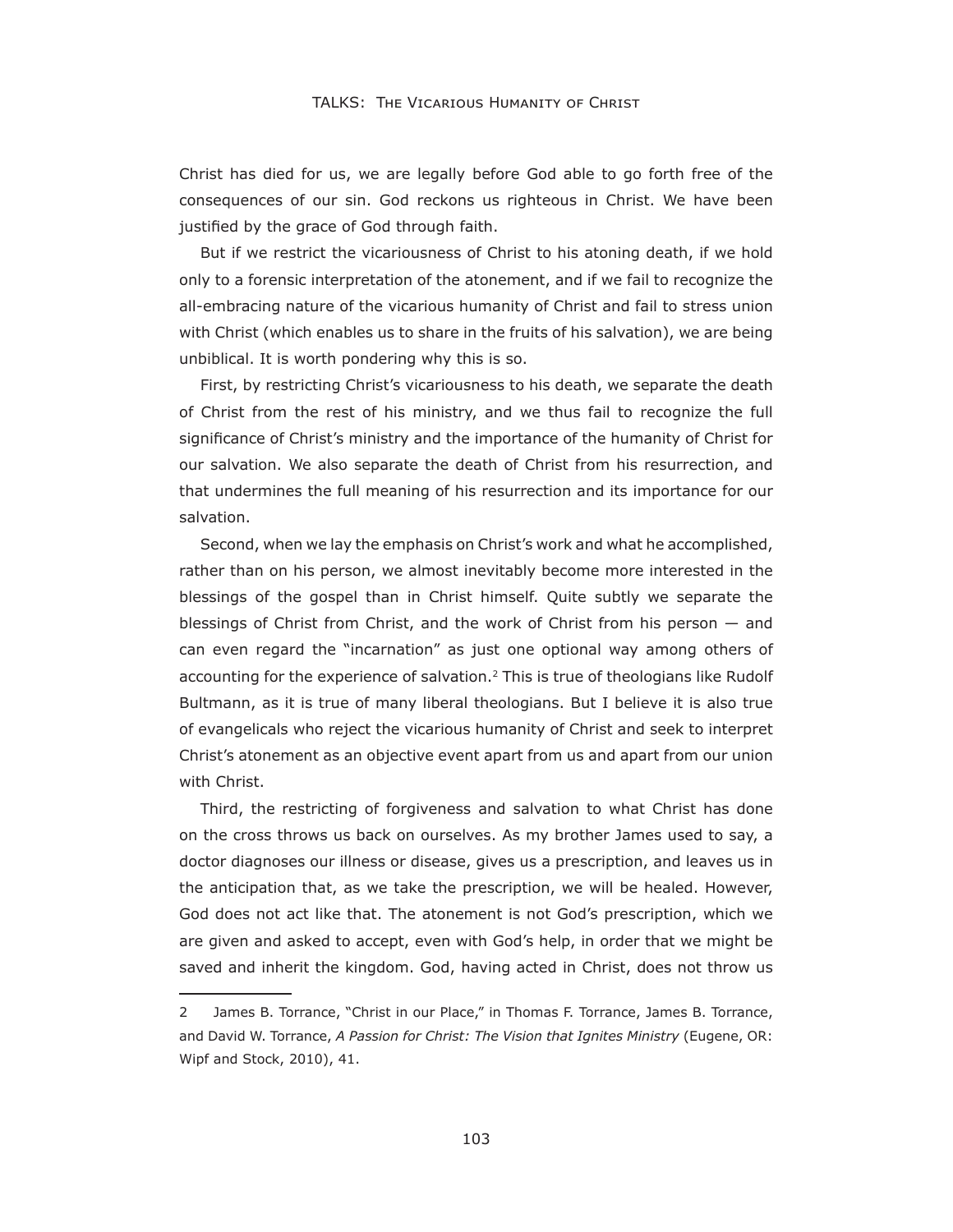back on ourselves, making our salvation to some extent dependent on ourselves  $-$  dependent on our repenting, our praying, our reading the Bible, our going to church (however right, good, and necessary for the living of the Christian life these things are). Our salvation from frst to last is an act of God through grace. God has accomplished everything for us in Christ.

Fourth, with such a restricted interpretation of Christ's atonement, we receive deliverance from guilt but not from the power of sin, which is lodged in our lives. Many evangelicals stress deliverance from guilt. Yet, however important that is, the necessary thing is to be delivered from the power of sin, to be given a new life in Christ. Jesus said we must be born again to see and enter the kingdom of God. Paul said in 2 Corinthians 5:17, "If anyone is in Christ, he is a new creation."

Fifth, this takes us back to my frst and second points, where I said that we cannot separate the death of Christ from the rest of his ministry and we cannot separate the work of Christ from his person. The vicarious humanity of Christ and union with Christ are twin doctrines that cannot be separated. Holding to them ensures our theology is centered on Christ. Our faith is not in a creed. It is not in a set of doctrines, although these are important, and it is not simply in the work of Christ. Our faith is not dependent solely on the event of Christ's atoning death. Our faith is in the living person of Christ, together with all that he said and did. We cannot, in other words, separate what Christ said and did from his person. John Calvin loved to say that Christ comes to us clothed with his life, death, and resurrection. Always our faith is in his person. Faith is a way of being related to the person of Christ, who lived, died, rose again, and ascended. In sending the Holy Spirit, Christ himself returned to the disciples. Pentecost is the completion of atonement.

## **Twin Doctrines**

As we hold to the vicarious humanity of Christ and union with Christ, we escape legalism in its many different forms. The Christian faith becomes a dynamic, intensely personal way of life. Christ is central. We are continually seeking to "put off the old self with its practices and put on the new self, which is being renewed in knowledge in the image of its Creator" (Col. 3:9; see also Eph. :22–23). Our concern is to draw ever closer to Christ, to be clothed with Christ,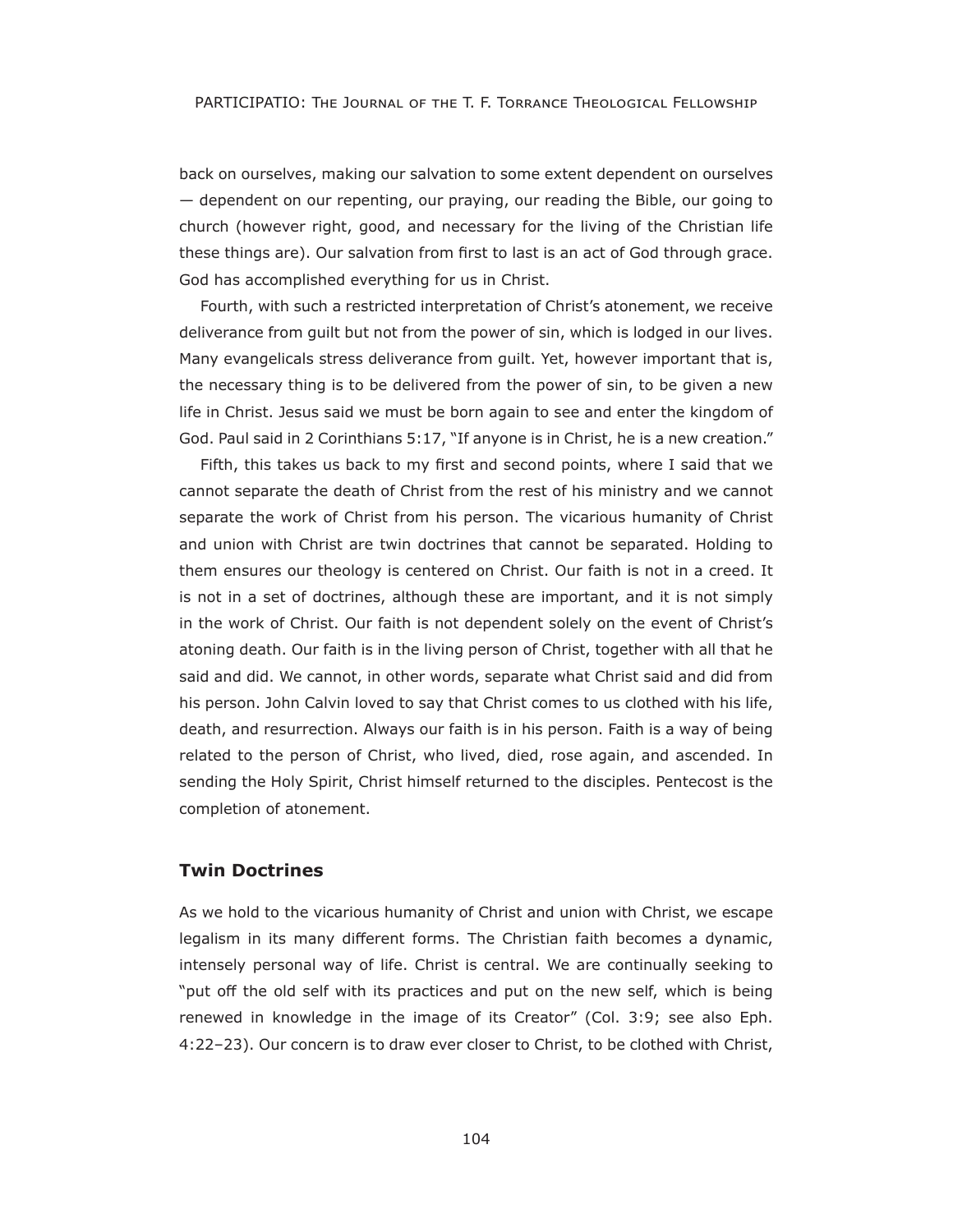to be clothed with his righteousness, to have the mind of Christ (1 Cor. 2:16; Phil. 2:5), that we might see his glory, share in the fellowship of the Son with the Father, and live to advance his kingdom. Hence, the writer of the Epistle to the Hebrews says, "Fix your thoughts on Jesus" (3:1), and again, "Let us fx our eyes on Jesus" (12:2).

#### **The Sum of the Gospel**

If we were asked to sum up the teaching of the apostle Paul, we would be required to say that he taught "salvation by grace alone, and union with Christ." Likewise, if we were asked to sum up the theology of Calvin (as expressed for example in his *Institutes* or commentaries), we would rightly say "salvation by grace alone, and union with Christ."

"Union with Christ" is expressed in the words "in Christ" (*en Christo*). As Professor William Barclay has pointed out, in Paul's letters the phrase "in Christ" occurs 34 times, "in Christ Jesus" 48 times, and "in the Lord" 50 times.<sup>3</sup> That is to say, the phrase "in Christ" or its equivalent occurs 132 times. In the Gospels it occurs approximately 40 times. This being so, we must take the words "in Christ" very seriously. Yet, how often have we read an article or even a book on the atonement of Christ, and these words are scarcely mentioned, if at all?

Three years ago I attended a dogmatics conference in the Free Church College in Edinburgh organized by Rutherford House. Several well-known evangelical theologians spoke, and the doctrine of "union with Christ" received little attention Although the conference, which was very good and stimulating, was dedicated to the topic of Christ and his atonement, some speakers did not even mention it. Nonetheless, the failure to stress union with Christ (that is, Christ's continuing union with us and our continuing union with him by grace), in my opinion, was a grave weakness. We cannot properly understand Christ's atonement and how we share in the fruits of Christ's atonement without taking seriously the New Testament stress on union with Christ. For example, a well-known theologian and scholar said (if I understood him correctly) that the righteousness conferred on us in Christ is the righteousness of the law court. In Christ and in virtue

<sup>3</sup> William Barclay, *The /etters to the Philippians Colossians anG Thessalonians* (Saint Andrew Press, Edinburgh: 1963), 14.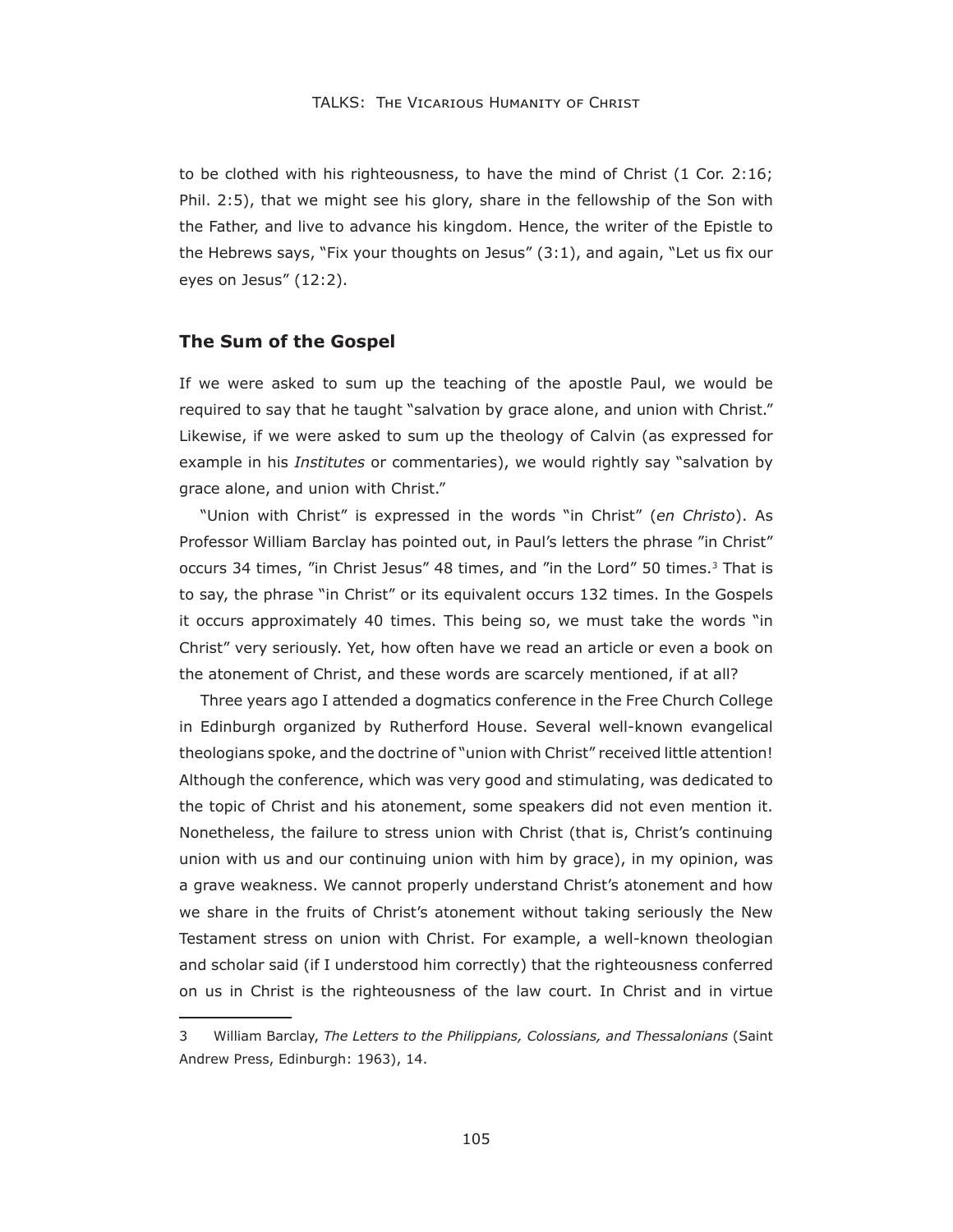PARTICIPATIO: THE JOURNAL OF THE T. F. TORRANCE THEOLOGICAL FELLOWSHIP

of Christ's atonement, God declares innocent and righteous guilty sinners who are repentant. But the righteousness, which he confers, is not Christ's own righteousness. It is forensic righteousness! At this (although I enjoyed the rest of his lecture), I cringed! To me it was quite unbiblical. All the fullness of God resides in Jesus Christ. By grace, through union with Christ, the fullness of Christ is imparted to us. Christ imparts to us his own holiness, his own righteousness, his very life, in virtue of which we are united with the Father and made by grace to share in the fellowship of the Holy Trinity. In the New Testament we are asked to be "clothed with Christ." Grace is where we deserve absolutely nothing and God bestows on us everything

## **The Uniqueness and Vicarious Humanity of Christ**

When we stress salvation by grace and union with Christ, we affirm the absolute uniqueness and centrality of Christ, in and through whom alone is there salvation (Acts  $4:12$ ). By stressing the "vicarious humanity of Christ" in our salvation, we stress the uniqueness and centrality of Christ and the bearing of his humanity and work on the whole of our lives. Christ is for us and with us in every area and activity of our lives. Hence Paul says (and he is describing the Christian life to which we are all called), "For to me to live is Christ" (Phil. 1:21).

Christ's atoning work, his salvation of us, happened in a way that was independent of us  $-$  "while we were yet sinners"  $-$  but inescapably involved us as Christ died as man, for us in our place. Christ forever united himself with us so that what happened to Christ happened to us in a profound way. We are healed, redeemed through our union with Christ. That is perhaps nowhere clearer than in what Paul says in Romans 6. When Christ died, we died, so that when Christ rose, we rose.

In stressing the biblical emphasis on union with Christ, we are required, as I have already said, to interpret the atonement not simply in terms of Christ's death (or death and resurrection), but in terms of the whole Christ event, which embraces his incarnation, life, death, resurrection, ascension, and Pentecost (which is the last act of atonement). *Christ worked out our salvation in his own person.* As through the Holy Spirit we are united to the person of Christ, so we share in his salvation.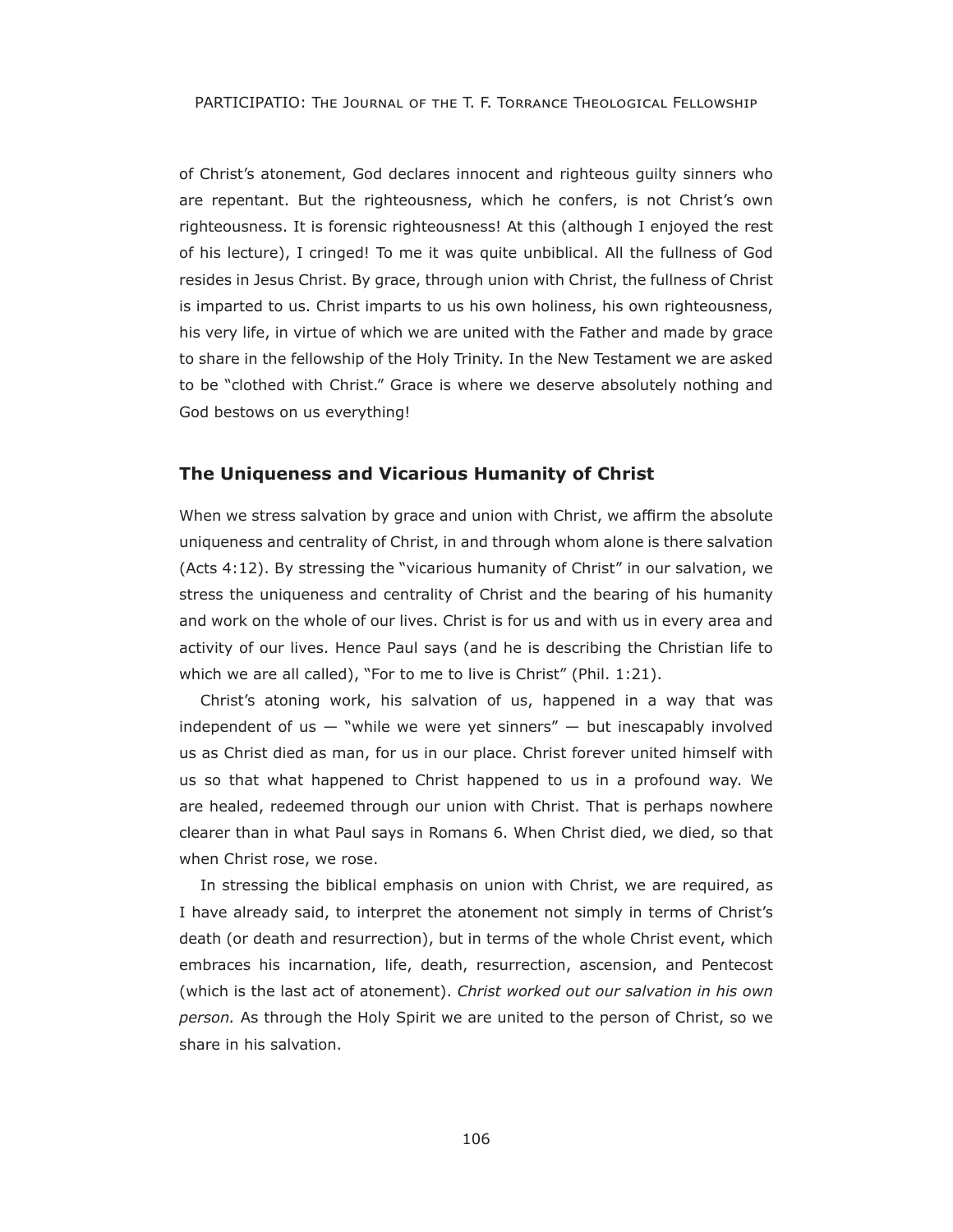### **The Incarnation**

*Our salvation commenced with the incarnation.* By becoming man, God both affirmed our humanity and sanctified it. God, although remaining God of very God, in the incarnation took our flesh and blood and became one with us. He actually became us! He became a man. In becoming man he was yet God, through whom "all things were created . . . For God was pleased to have all his fullness dwell in him" (Col. 1:16–17, 19). "The Son is the radiance of God's glory, and the exact representation of his being, sustaining all things by his powerful word" (Heb. 1:3).

In becoming man and living with us on earth, he yet as God, through the Holy Spirit, continued to be with the Father in heaven. As the early fathers said, even as a child in the cradle he upheld by the Word of his power the heavens and the earth. That is clear from Hebrews 1:3-4. John Calvin also stressed the presence of the ascended Christ being both in heaven and yet at the same time present with us.4 In Jesus Christ we have the presence of the Triune God, whether on earth or in heaven, active at one and the same time on our behalf. He is with the Father and yet with us on earth in the flesh.

God, in taking to himself in Jesus our flesh and blood, became not simply a man but representative man. He related himself to us all. That is, in Jesus, God once and forever, for all eternity, joined himself in the flesh to the whole of humankind. Men and women, for better or for worse, are united with God in an eternal covenant of grace through the Holy Spirit, which they cannot break. This means that all that happened to Christ affects our life and being. Christ and all humanity are wrapped together in the same bundle of life for eternity.

Because God became man, once and forever, in Christ Jesus, God has put his seal on our humanity. The incarnation guarantees our humanity and the safety of all creation. Because of sin the world was hurtling to destruction. Humankind was destined for death and destruction. God intervened. He entered into this world. He took hold of it, making a covenant of grace and life frst through Noah, and then through Abraham and his seed, Israel. That covenant of grace and life he fulflled, confrmed, and forever sealed in Jesus Christ, who is the Creator

<sup>4</sup> John Calvin, *Institutes of the Christian Religion (version of 1846 edited by Robert Pitcairn*, 4.17.29.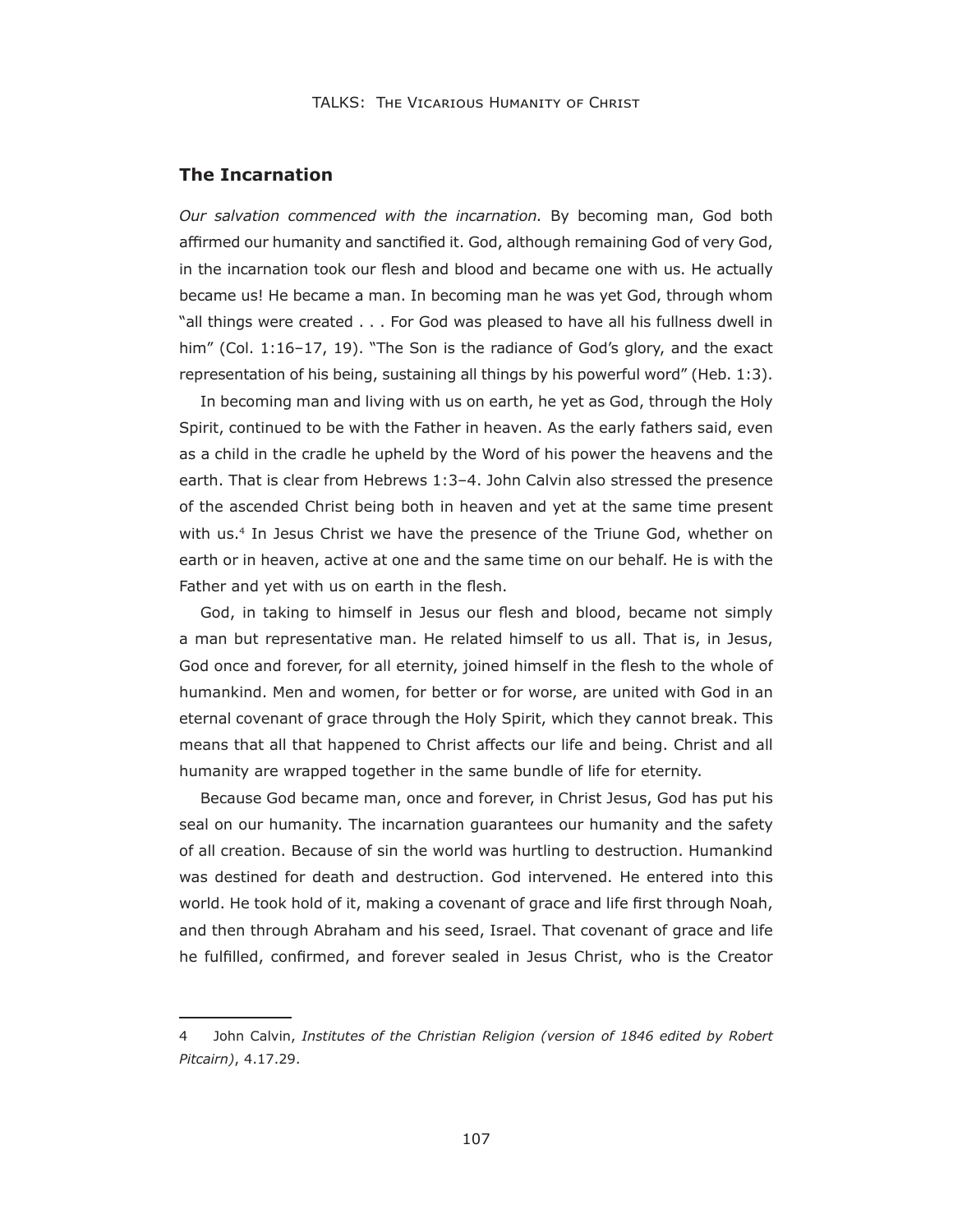PARTICIPATIO: THE JOURNAL OF THE T. F. TORRANCE THEOLOGICAL FELLOWSHIP

Word made flesh, our flesh. God conquered the powers of death and destruction by becoming man in Jesus Christ.

It is deeply signifcant for our understanding of Christ's vicarious humanity that the name Jesus most frequently used in reference to himself was the "Son of Man," which occurs some seventy-four times in the Gospels. In taking our flesh and blood, Jesus became a particular man and also representative man. In identifying himself with us as representative man, he did two things.

First, he took all our sins, our sufferings, and diseases upon himself. This he did gradually throughout his life. When fully clothed with them he took upon himself his own divine condemnation upon them and took them all away. He bore a condemnation that we deserved and could not possibly have endured and survived. Second, at one and the same time, in identifying himself with us he sanctifed our humanity. He turned it around, turned our lives around, perfectly obeying the Father on our behalf in his life and death. With his resurrection he offers to us a renewed and righteous life.

As Christians we are called daily to share in Christ's death to our sin and to the world. We are able, through the Holy Spirit, to die with Christ, and therefore also to rise. As Paul said in Romans 6:3-4, "Don't you know that all of us who were baptized into Christ Jesus were baptized into his death? We were therefore buried with him through baptism into death in order that just as Christ was raised from the dead through the glory of the Father, we too might live a new life."

As representative man, Christ's death has affected us all. Death followed as a consequence of sin. With Adam, sin, accompanied by death, entered the world like a flood. When the Son of God took the sins of the world on himself in Jesus, and took on himself the divine punishment (his own divine punishment) for the sins of all and died on behalf of all, so all in him are made to die. By his death our death is sealed! We must die! As Paul said in 2 Corinthians 5:14, "For Christ's love compels us, because we are convinced that one died for all, and *therefore* all died."

Because all, through union with Christ, died, so through union with Christ, all are made to share in Christ's resurrection. Here, however, we have the mystery of sin. Even in the resurrection, sin can interpose between a person and Christ. Whereas all are made to share in his resurrection, not all will rise to the new life of righteousness. As Jesus said, "Those who have done good will rise to live, and those who have done evil will rise to be condemned" (John 5:29). Christ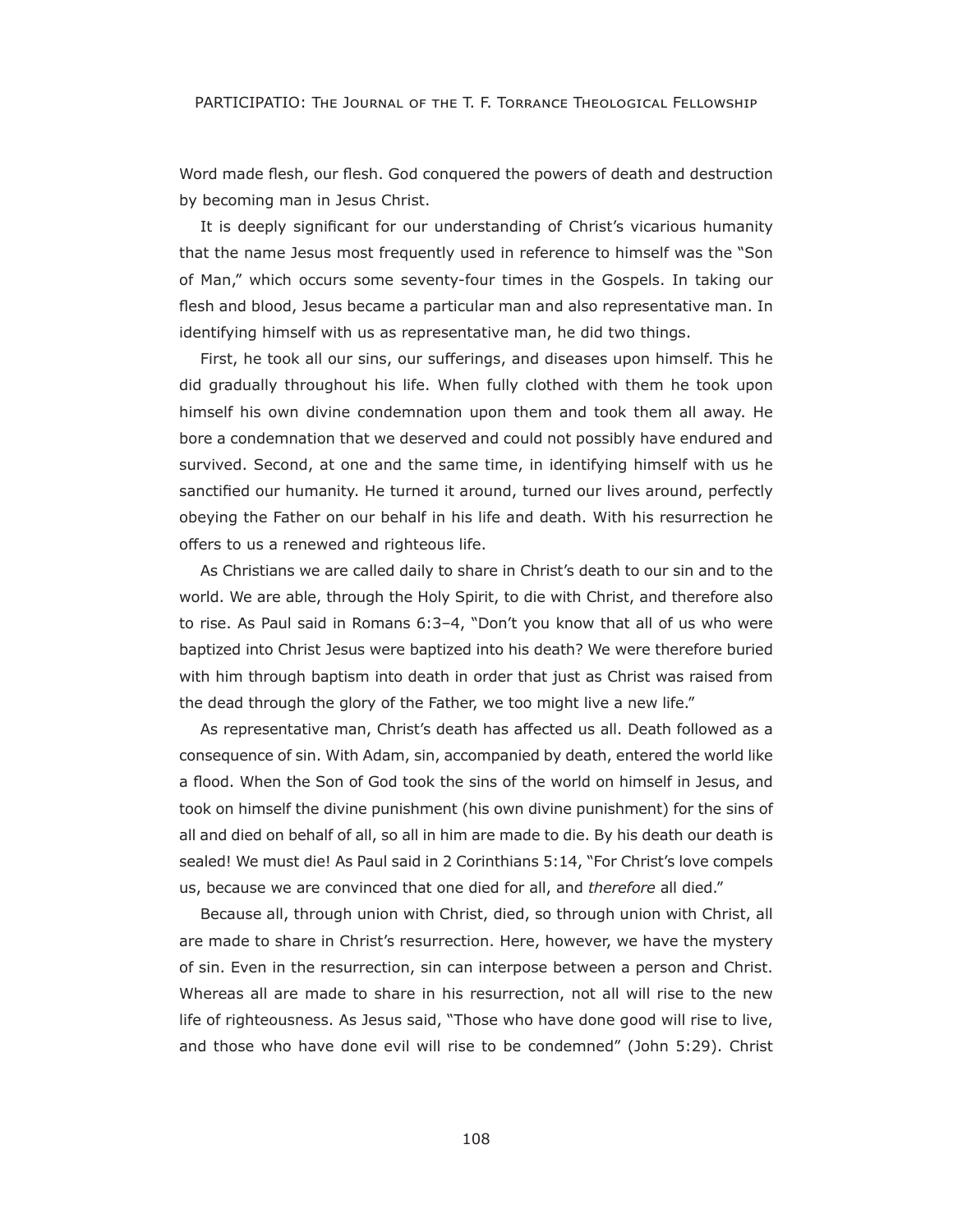has forgiven and redeemed us. We are summoned to repent and believe and therefore rise in Christ to a life of righteousness.

#### **The Resurrection**

*Christ rose vicariously as man on our behalf.* To express the meaning of the resurrection, the New Testament uses the words *synzaō*, which means "I live along with," and *synegeirō*, which means, "I rise from the dead." God, who is rich in mercy, made us alive with Christ (or, as in the King James Version, "quickened us together with Christ"). God raised us in Christ, en Christo; he raised us "in union with Jesus." When Jesus rose from the dead, we rose with him and in him. Christ's resurrection is the cause and guarantee of our resurrection.

Jesus was physically resurrected as man. He rose in the body  $-$  a glorified body, able to suddenly appear and to disappear. But it was nevertheless a physical body, the same body, although now glorifed, he had on earth. He continues in the resurrection to have the scars of the nails in his hands and feet and from the spear in his side. In the resurrection he continues to be clothed with our humanity. Jesus said to his disciples, "Look at my hands and feet. It is I myself! Touch me and see; a ghost does not have flesh and bones, as you see I have" (Luke 24:39). At his request, he ate fish with them and had breakfast with them on the lakeshore. The fact that he rose as man on our behalf means that we are made to rise in him.

## **The Ascension of Christ**

*Jesus ascended vicariously as man on our behalf.* Generally, and for far too long, the church has neglected the doctrine of the ascension. Many ministers rarely if ever preach on it. At most, the ascension is mentioned in prayer or hymns. Yet the doctrine of the ascension is vitally important! Without it, our salvation would not be accomplished. Jesus not only rose from the dead, but he also ascended to the Father and ascended to reign as man and yet God. Of course Jesus was always king. But with his ascension he entered heaven to reign as man on our behalf, and yet also God.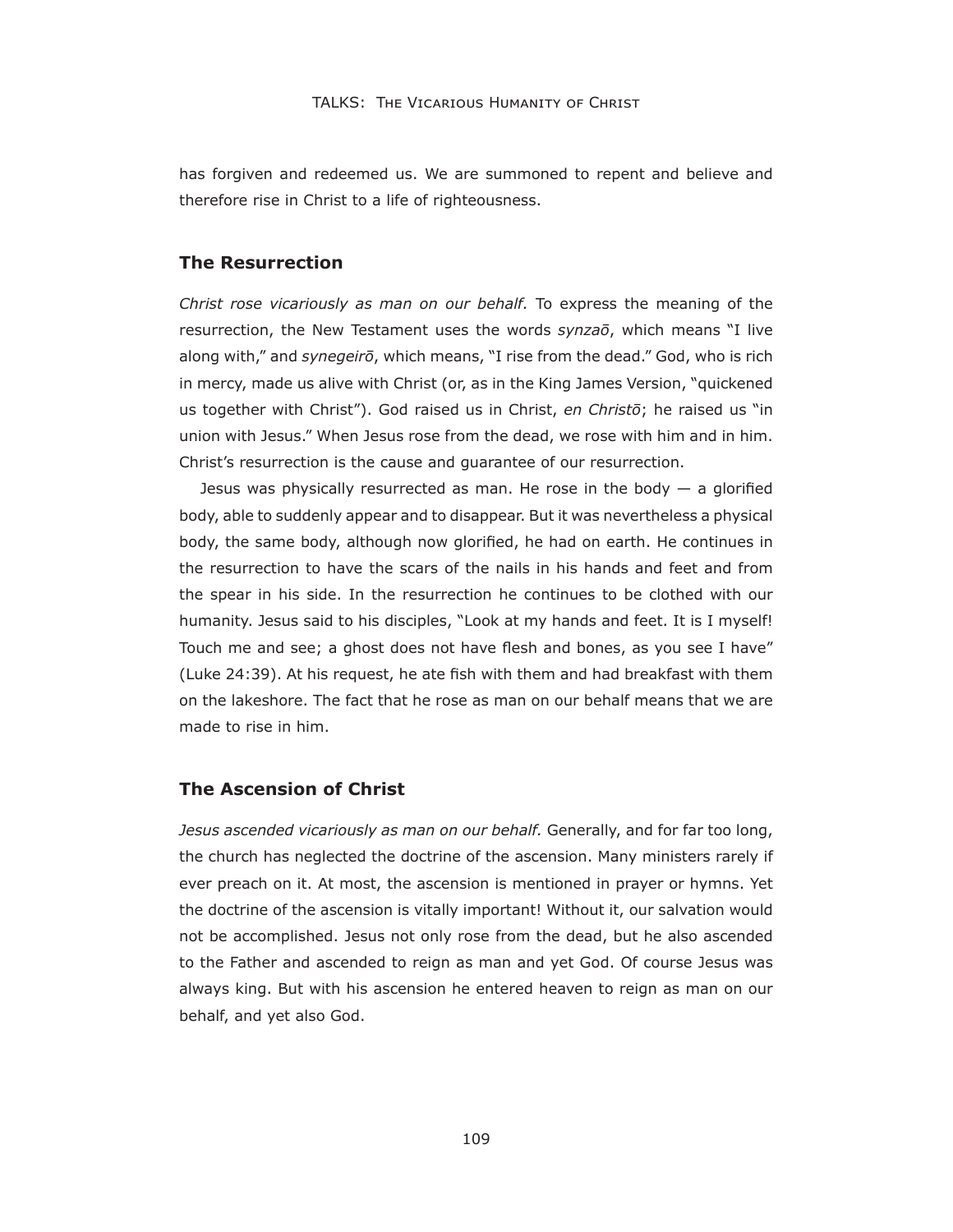PARTICIPATIO: THE JOURNAL OF THE T. F. TORRANCE THEOLOGICAL FELLOWSHIP

*Jesus ascended clothed with our humanity. He ascended vicariously as man.* He did not lay aside our humanity when he ascended and entered the presence of the Father. In his ascension he raised our humanity, cleansed and renewed through his atoning life and death, to heaven so that in him we have entered the presence of the Father. Through Christ's vicarious ascension we are restored to fellowship with the Father. As Paul said, "God raised us up with Christ and seated us with him in the heavenly realms in Christ Jesus" (Eph. 2:6). "When he ascended on high, he led captives in his train and gave gifts to men" (Eph. 3:8, which is a quotation from Ps. 68:18). "You have been raised with Christ" (Col. 3:1).

*The ascended Christ continues to be our High Priest.* He offered to the Father his perfect life of obedience, in our name and on our behalf, together with the sacrifice of himself on the cross. Jesus, in his ascension, took the offering of his blood into the true Holy of Holies, which was not on earth but in heaven. He took it into the presence of the Father. His offering and sacrifice, in our stead, was accepted. Christ in his own person reconciled God and man. He brought peace between God and man, between man and God, and between man and man. His continuing presence on the throne continually declares to God and man that we are once and for all and forever redeemed.

It is an amazing fact that in Christ, through union with Christ, we are made to enter the presence of the Father and are made members of his family. When Christ lives within us, when we are clothed with Christ and Christ's human life which he lived for us becomes by grace our life, we are restored, re-created in the image of God, and able to share in the fellowship of the Son with the Father through the Holy Spirit.5 By grace we share in the fellowship of the Triune God, are made heirs of the heavenly kingdom. In Christ, God the Father treats us as if we are his only beloved Son. So he says, "Come inherit the kingdom." Only the Son and heir inherits the kingdom. In Christ, as part of our sharing in Christ in the fellowship of the Triune God, the Father treats us as his Son and heir.

*The ascended Christ continues to be the mediator between God and man.*  The ascended Christ continues to reveal the Father and himself to us through

<sup>5 &</sup>quot;I am crucifed with Christ: nevertheless I live; yet not I, but Christ liveth in me: and the life which I now live in the flesh I live by the faith of the Son of God, who loved me, and gave himself for me" (Galatians 2:20, King James Version).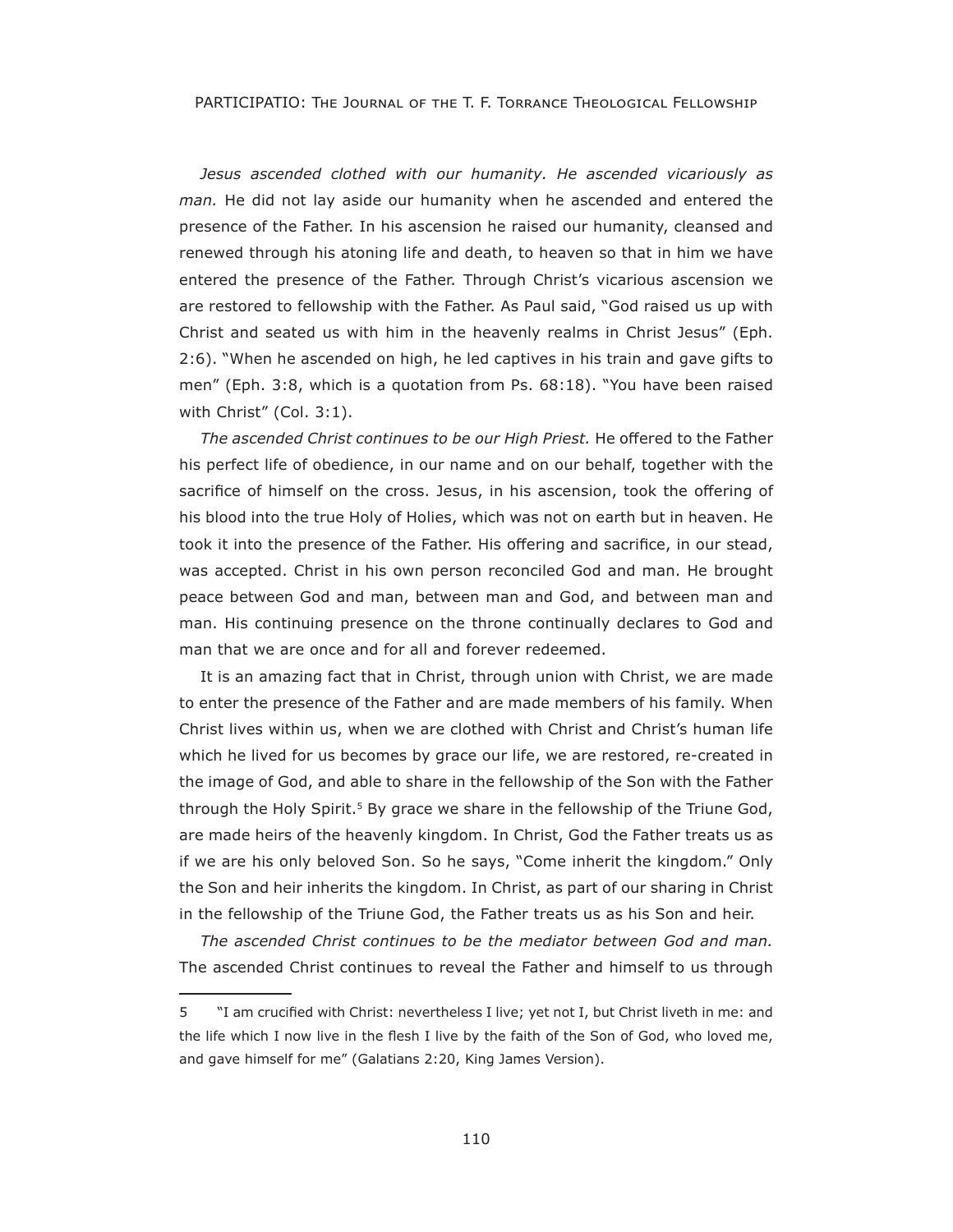the Holy Spirit. Equally in his ascension, he continues to represent us to the Father. I quote from my brother Tom Torrance:

It is as our Brother, wearing our humanity, that he has ascended, presenting himself eternally before the face of the Father, and presenting us in himself. As such he is not only our word to God but God's Word to us. Toward God he is our Advocate and High Priest, but toward man he is the acceptance of us in himself. The very Spirit through whom he offered himself eternally to the Father he has sent down upon us in his High-Priestly blessing, fulflling in the life of his Church on earth that which he has fulfilled in the heavenlies.<sup>6</sup>

Put another way, *the ascended Christ continues to intercede for us.* This is part of his High Priestly, mediatorial office, which is mentioned in the Epistle to the Hebrews. "Because Jesus lives forever, he has a permanent priesthood. Therefore he is able to save completely those who come to God through him, because he always lives to intercede for them. Such a high priest meets our need" (Heb. 7:24-26). The ascended Christ prays for us. On earth, Jesus prayed for his disciples. He prayed for Peter and the others that their faith may not fail (Luke 22:32); that Satan should not have them and sift them like wheat. If it comforted them to know that Jesus was praying for them, it should be marvelously comforting for us to know that the ascended Christ continues to pray for us.

It is also part of his High Priestly ministry that the ascended Christ leads us today in worship through the Holy Spirit; that through the Holy Spirit, at all times in every area and activity of life, he continually gives himself to us; he gives us his life of obedience, of holiness, of righteousness. When the Lord says, "Be holy, because I am holy" (Lev. 11:44, 45; 19:2; 20:7; 1 Pet. 1:15), the Lord is not casting us back on our ourselves, as if we out of our own resources can make ourselves holy, even with his help. He is not just saying, "Be like me; follow my example," because in our sin we cannot. He in his own person, who was and is the Holy One of Israel, is our holiness. It was his presence in the midst of Israel that separated Israel from all the other nations. Moses said to God, "If your Presence does not go with us, do not send us up from here. . . . What else will distinguish me and your people from all the other people on the face of the earth?" (Exod. 33:15-16). His holy presence sanctified Israel and set them apart from the other nations. His presence with us and in us by

<sup>6</sup> T. F. Torrance, *Ro\al PriesthooG: A Theolog\ of OrGaineG Ministr\* (Continuum, London: 1993), 14–15.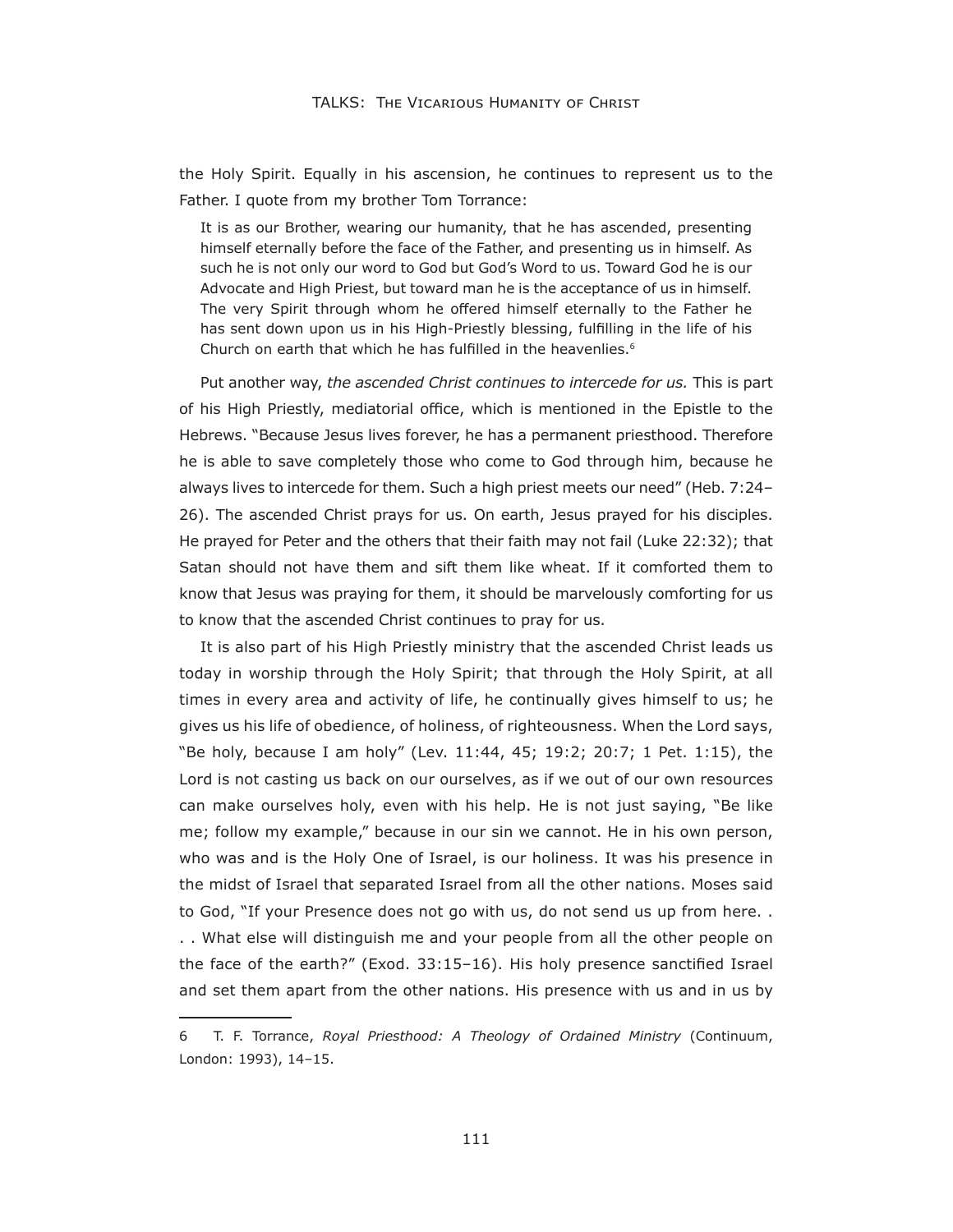his Spirit sanctifes us. We are holy, set apart, to the extent that we have Christ within us. He gives himself to us vicariously.

Likewise in demanding that we be righteous, God through Christ's vicarious atonement confers on us Christ's righteousness. Jesus Christ is the Righteous One. When he lives within us through the Holy Spirit, his life becomes our life and his righteousness our righteousness by grace. As Paul said, "It is because of him that you are in Christ Jesus, who has become for us wisdom from God  $-$  that is, our righteousness, holiness and redemption" (1 Cor. 1:30). When we look back over our lives and ponder how disobedient we have been and continue to be, it is marvelously comforting to know that Christ gives us his life of righteousness and obedience to the Father. It is Christ's righteousness and obedience that counts. We are saved by his righteousness and obedience, not ours.

#### **Prayer**

As a student I often wondered why Jesus, being the Son of God and himself God, prayed. Jesus as man, as representative man, on our behalf, prayed. He prayed vicariously. In our sinful state we are not able to pray. Accordingly, Jesus prayed on our behalf, voicing the prayers that we are unable to pray. Jesus taught us how to pray. Yet, in ourselves we are weak and we do not know what to pray. It is the Holy Spirit who gives us the power to pray and assists our prayers. Through the Holy Spirit, our prayers are cleansed, united with, and incorporated into Christ's prayers and in Christ are presented to the Father. To pray in this way is to pray "in his name," and all such prayers, as Jesus assured us, are heard and answered (John 14:14; 15:16; 16:23–24). As Karl Barth rightly said, in true prayer we are never alone. True prayer, like true worship, is where we pray together with Christ and in union with Christ.

## **Faith**

*Jesus Christ perfectly trusted God.* Jesus trusted God the Father while tempted in the wilderness; as he slept in a boat during a storm at sea; when facing opposition by the religious leaders; and in the Garden of Gethsemane. When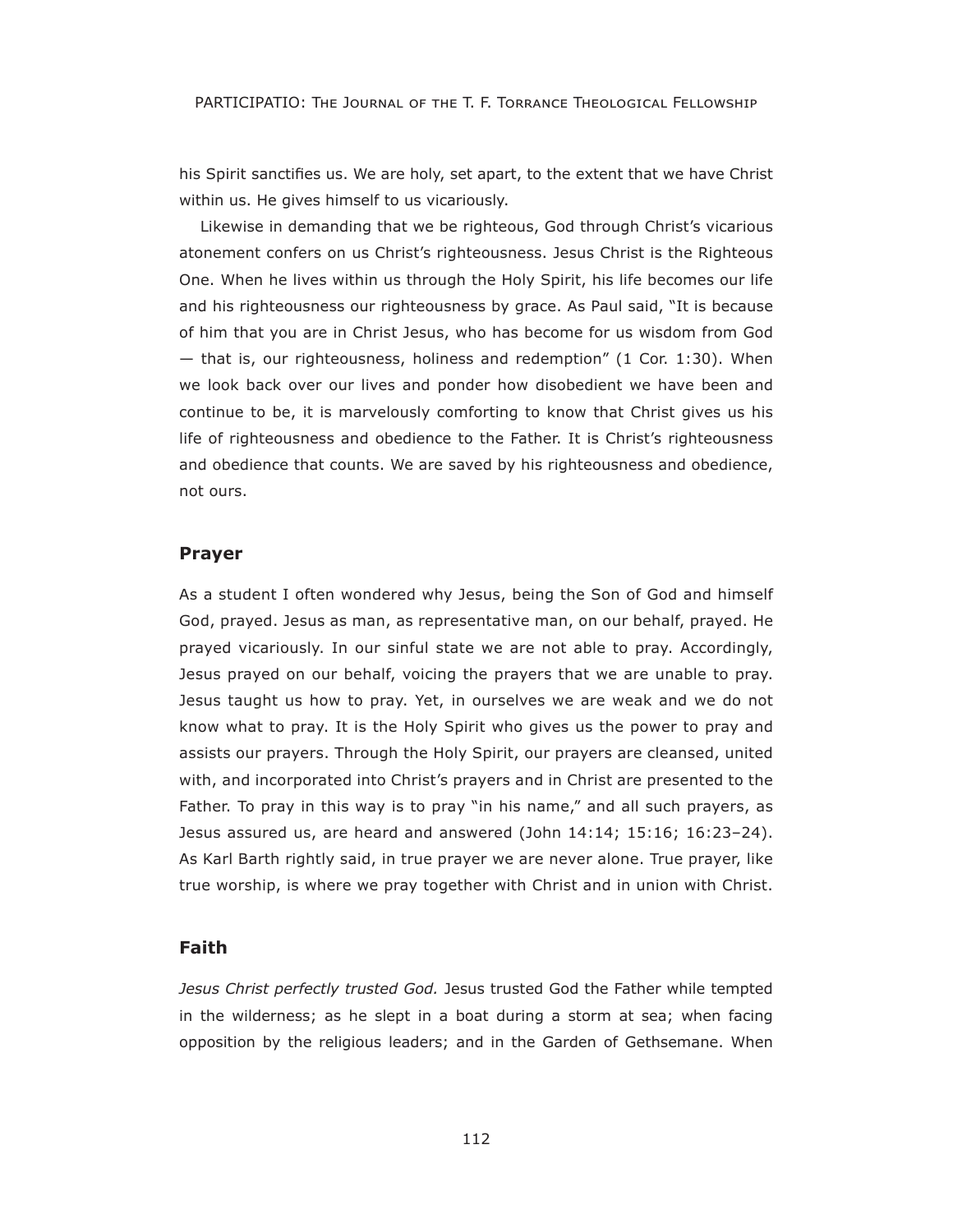dying on the cross he said, "Father, into your hands I commit my spirit" (Luke 23:46). Jesus lived a life of confident, perfect faith in the Father. And he lived that life of faith vicariously for us, so that he might give his life to us. It is through *his* faith, when we receive it through the Holy Spirit, not through our faith, that we are justified, saved.

Paul said, "I am crucifed with Christ: nevertheless I live; yet not I, but Christ liveth in me; and the life which I now live in the flesh I live *by the faith of the Son of God*" (Gal. 2:20). That is according to the King James Version (KJV), which, I believe, correctly translates the Greek, which reads *en pistei zō tē tou huiou tou theou* ("by the faith of the Son of God"). The same occurs twice in verse 16, where the phrase *dia pisteos Iesou Christou* is translated correctly in the KJV as "by the faith of Jesus Christ." The New International Version (and other modern translations) alters the texts to make them read, "by faith *in* the Son of God" and "by faith *in* Jesus Christ" - something altogether different! It is by *his faith* (not ours) that we are saved and live

There are other passages that indicate the difficulty translators found over the reality of the vicarious humanity of Christ. In Romans 3:21–22, Paul says, "But now the righteousness of God without the law is manifested . . . even the righteousness of God which is by faith of Jesus Christ [dia pisteos Iesou *Christou*]." In Mark 11:22, Jesus says, echete pistin theou, which the KJV this time translates, "Have faith in God." Yet the Greek says, "Have the faith *of* God." In Revelation 2:13, the Greek reads, kai ouk ērnēsō tēn pistin mou, -"you did not deny *my* faith." The KJV translates it "hadst not denied *my* faith." The NIV translates it "You did not renounce your faith in me." In Revelation 14:12, we have the words, *tēn pistin Iēsou*, which the KJV translates "the faith *of* Jesus," and the NIV translates, "faithful *to* Jesus."

These modern translations take away from the vicarious nature of Christ's life of faith which the original Greek conveys. I believe we should be prepared to accept the original text as we fnd it in Greek and not seek to alter it according to our theological misconceptions. Such misconceptions deprive us of the great relief and marvelous comfort of knowing that we are saved by Christ's faith, not by ours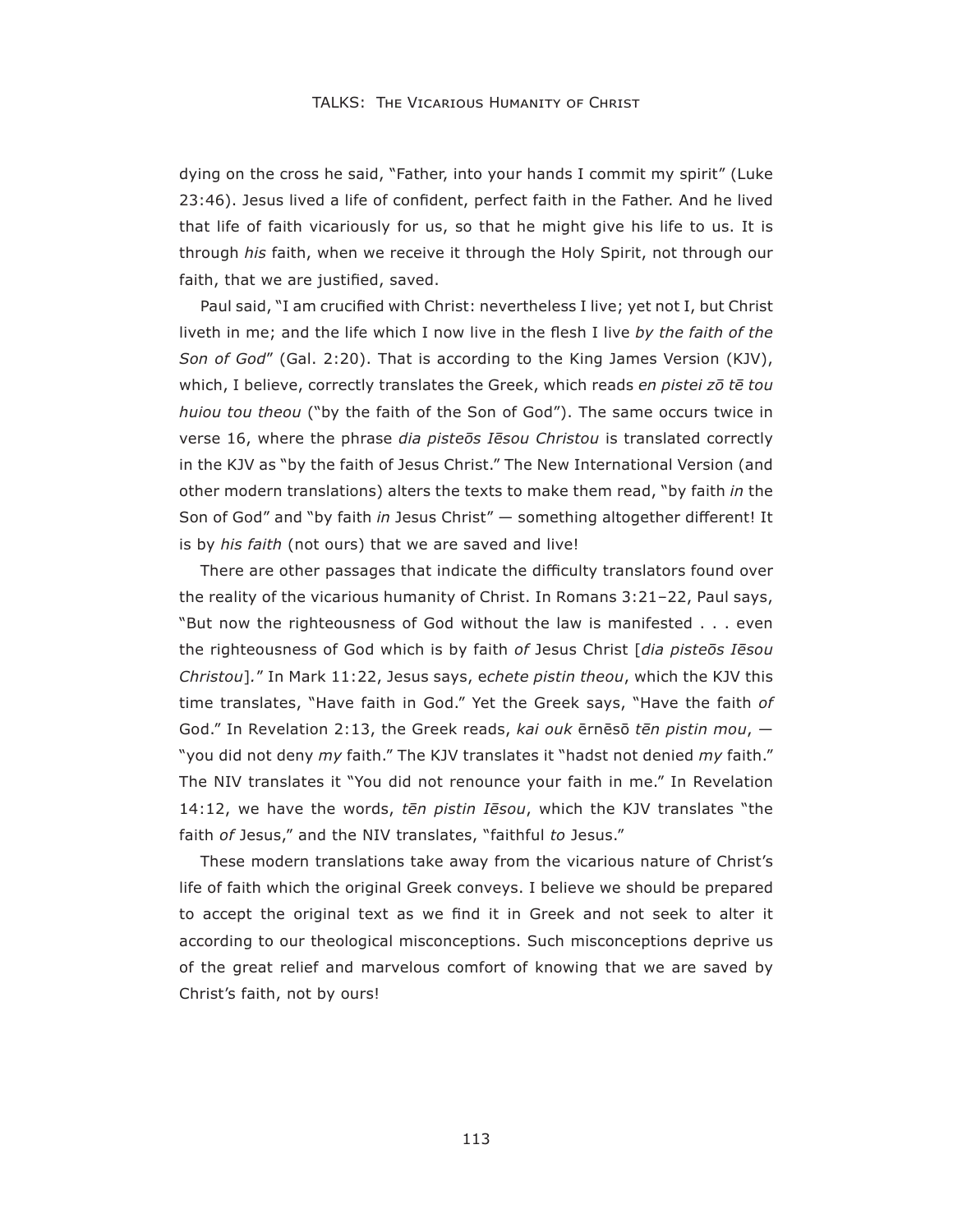## **Worship**

Not all that we call worship  $-$  gathering together in church, singing hymns, hearing a sermon, or even sharing in the administration of the sacraments — can rightly be called worship. True worship involves our encountering God in Christ. It involves our actual meeting with God, our hearing him speak, our receiving a fresh revelation, our seeing his glory. That can only take place in union with Christ.

Moses said, "Now show me your glory" (Exod.  $33:18$ ). Jesus prayed for his disciples to "see my glory" (John 17:24). Worship can only take place in and through Jesus Christ and through the Holy Spirit. Only in Christ, in union with him, can we see God's glory. Christ has a dual role in worship. On the one hand, he is God whom we worship. We pray, "Come, Lord Jesus" (Rev. 22:20). On the other hand, he worshiped vicariously on our behalf so that we may in him worship the Father, the Son, and the Holy Spirit.

Worship is not simply what we do when we gather together in church on the Lord's Day. It involves the whole of our life. We cannot rightly worship God and go out and deliberately sin. To worship rightly, our whole life must be in harmony with God. Paul said, "Therefore, I urge you brothers, in view of God's mercy, to offer your bodies as living sacrifices, holy and pleasing to  $God - this$  is your spiritual worship" (Rom. 12:1). Jesus lived a holy life of intimate fellowship with God, in harmony with God. The Father said, "This is my Son with whom I am pleased." He gives us his perfect life through the Holy Spirit, so that with Paul we can say, "It is not we who live but Christ who lives in us." Clothed with Christ (and his righteous life), we also are made to live in fellowship with God and are able to worship God. In worship we are altogether dependent on Jesus Christ. Only in union with him can we encounter God, hear him speak, and see his glory.

## **Conclusion**

If the ascended Christ did not continue in heaven to vicariously have the human body he had on earth, he could not today through the Holy Spirit give himself to us when he comes to live within us. He could not give to us his human life of obedience to the Father, his life of faith in the Father, his life of prayer to the Father, his life of worship in which he takes us by the hand and brings us into the